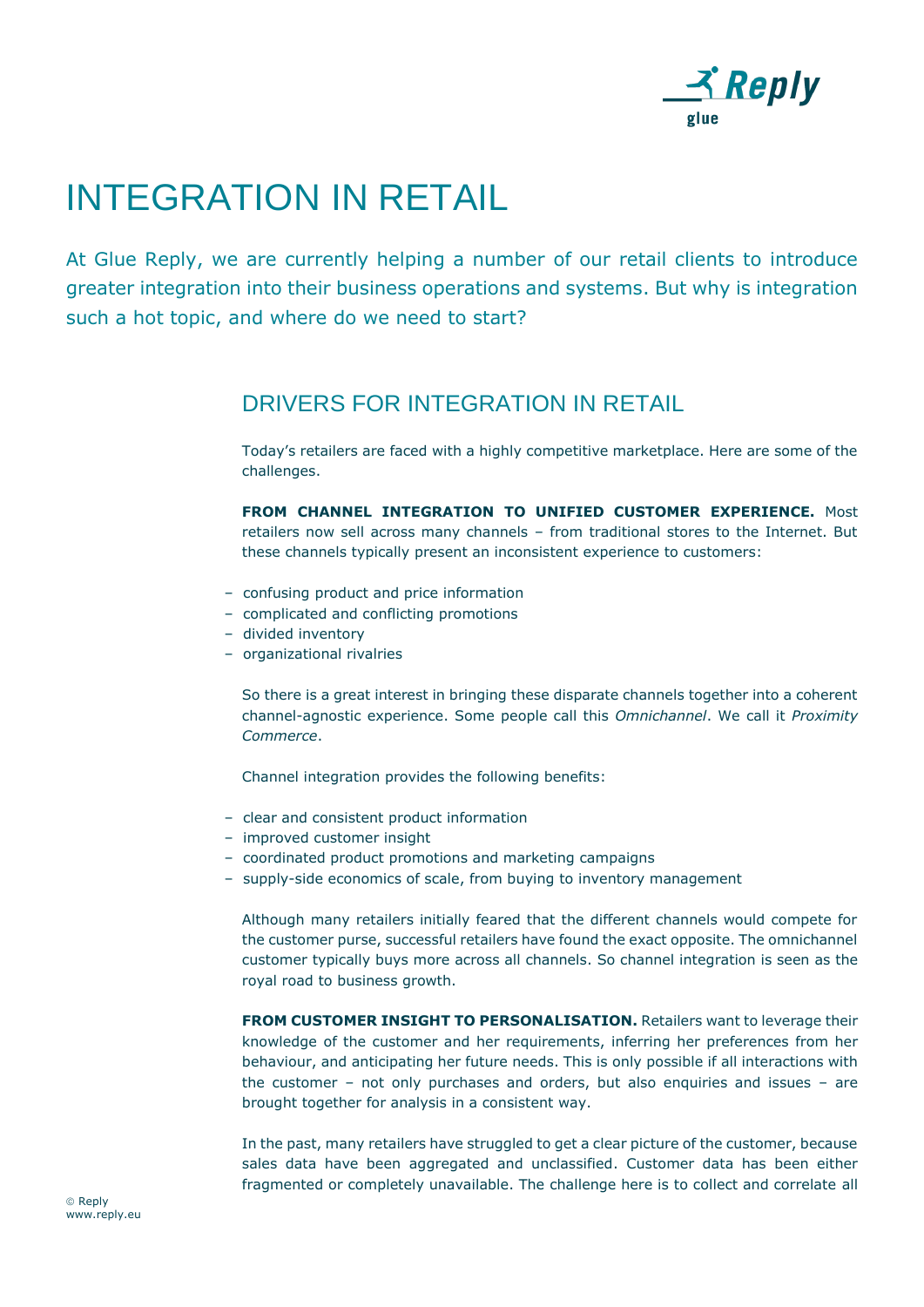kinds of customer data and draw useful inferences, which can lead to more personalised forms of sales and service. So some form of data integration is essential, to achieve a 360° view of the customer.

**CONTENT AND NETWORK INTEGRATION.** Some retailers have proved themselves highly adept at engaging with their customers on social media, and have established popular interactive platforms where the customers can discuss fashion and post their own content – for example, customers uploading photos of their latest outfits.

Social media also gives the retailer alternative ways of engaging with the customer, developing conversations on Facebook and Twitter, and getting reactions to a broad range of consumer topics.

The critical success factor here is embedding rich content and social media into the retail business process. Process integration involves both structured processes (such as delivery or click-and-collect) and semi-structured processes (such as complaints handling).

**FROM SUPPLY-CHAIN INTEGRATION TO REAL-TIME COORDINATION.** Some retail sectors change prices and promotions dynamically, based on stock levels. In the fashion retail industry, a garment may be expensive at the beginning of a season and becomes cheap at the end of the season, but this pricing can be modified according to the remaining stock. Meanwhile, the travel industry is well-known for changing the prices of hotel rooms and flights depending on availability. Sophisticated algorithms are used to increase yield and profitability, but these depend on reliable and up-to-date inventory management across all outlets, including goods held by supply chain partners and goods returned by other customers.

**SECURITY INTEGRATION.** Unfortunately, the complexity of the retail environment also creates new opportunities for dishonest customers. So the integration of data and processes must be matched with discreet but effective measures to protect against identity theft and fraud. Reliable identification of customers across all channels is a key requirement, with real-time tracking of suspicious activity.

**FROM EXPERIMENT TO INNOVATION.** The retail environment is constantly changing, customers are getting ever-more demanding, and retail staff need all the help they can get. Business is constantly looking to deploy new technologies and devices to gain competitive advantage and mindshare, and to enable retail staff to concentrate on serving the customer instead of struggling with systems.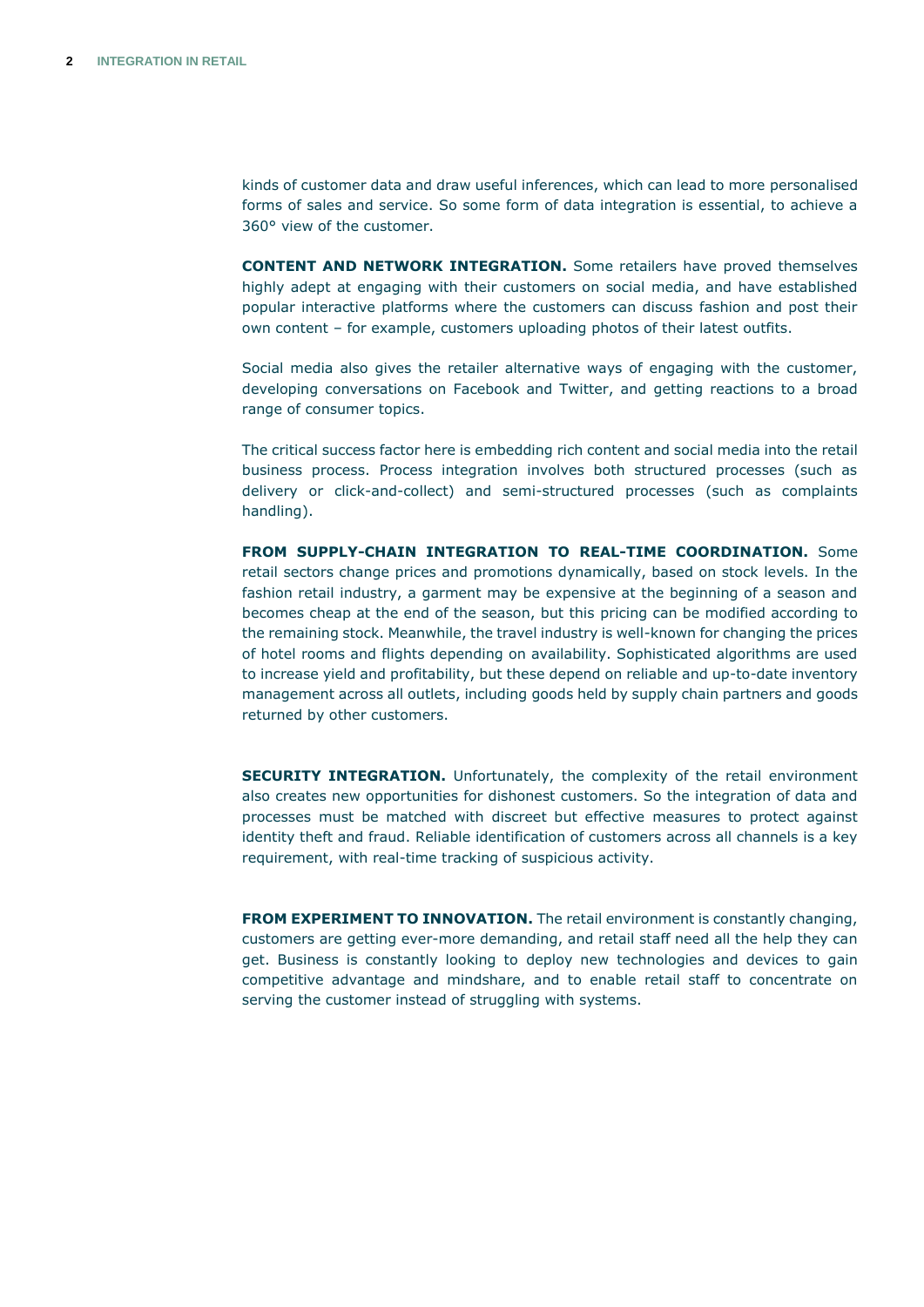## CHALLENGES OF INTEGRATION

**LEGACY SYSTEMS.** Most retailers have a wide array of legacy systems and data stores on a range of technologies, including packages from different vendors. Often there is one solution for in-store Point of Sale, and a completely separate solution for eCommerce.

Typically, there have been attempts to link the in-store POS systems with back office systems for financial control and stock control, but this has resulted in a complicated tangle of interfaces, adding to the costs of system maintenance and delaying new business initiatives.

**FRAGMENTED SUPPLY CHAIN AND INVENTORY.** The different channels typically supply different products from different warehouses using different logistics partners, so there is duplication of inventory as well as effort. One channel may be out of stock, while another channel has plenty of stock. Obviously this doesn't only affect customer service but also profitability.

**DIVIDED ORGANIZATION.** Often the different parts of the retail organization are neither enabled nor encouraged to collaborate effectively in order to serve customers properly. Store managers may be concerned that serving internet customers may negatively affect their in-store sales targets. Store managers and sales staff need to be given the information and incentives to provide excellent customer service across all channels.

**LACK OF ARCHITECTURAL PERSPECTIVE.** These challenges are compounded when the retailer lacks a reliable picture of the business and systems landscape. Sometimes we see a great deal of well-meaning activity and conflicting initiatives, but without a common vision or roadmap.